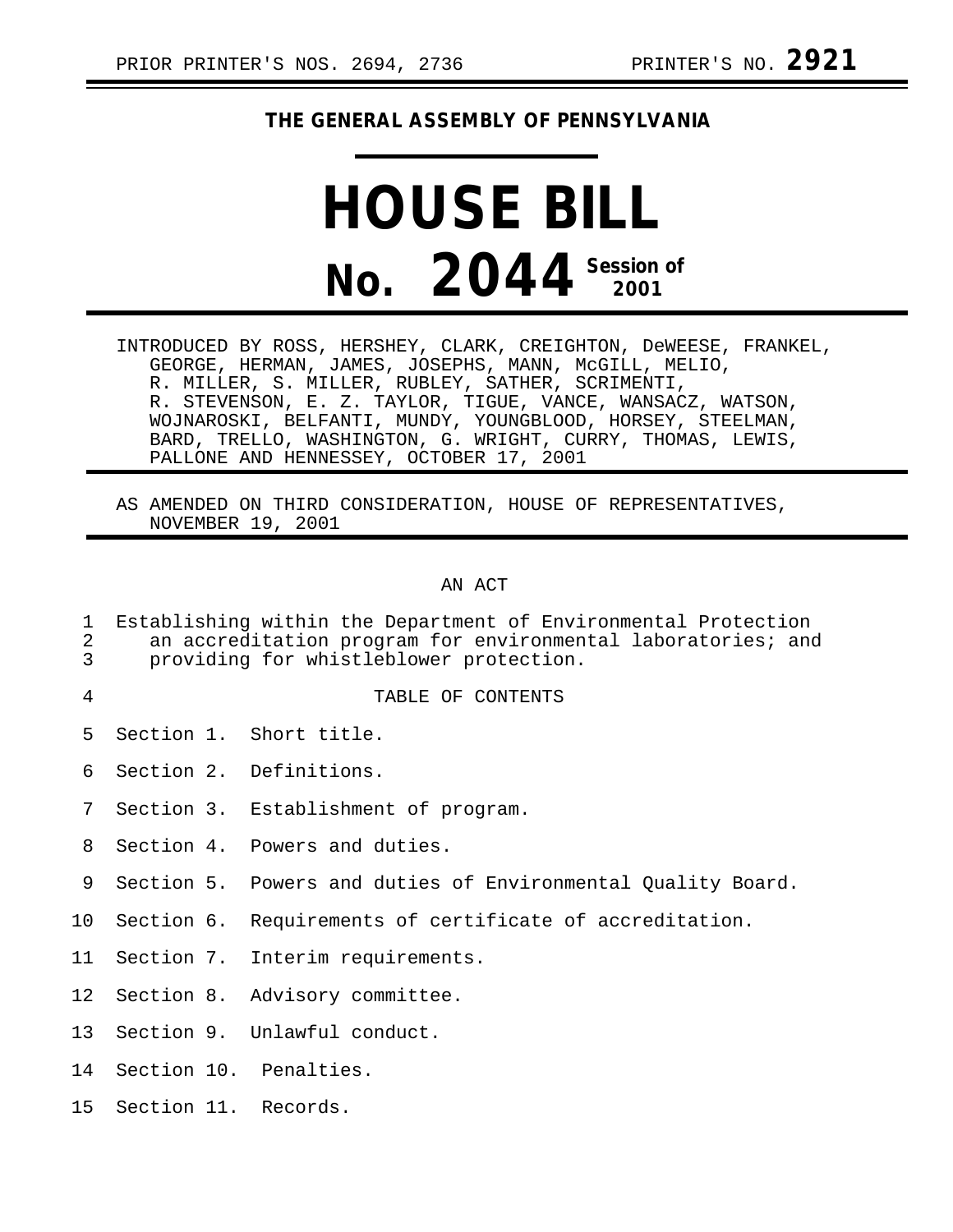1 Section 12. Whistleblower protection.

2 Section 13. Continuation of existing rules and regulations.

3 Section 14. Repeals.

4 Section 15. Effective date.

5 The General Assembly of the Commonwealth of Pennsylvania 6 hereby enacts as follows:

7 Section 1. Short title.

8 This act shall be known and may be cited as the Environmental 9 Laboratory Accreditation Act.

10 Section 2. Definitions.

11 The following words and phrases when used in this act shall 12 have the meanings given to them in this section unless the 13 context clearly indicates otherwise:

14 "Accreditation." A determination by the Department of 15 Environmental Protection that an environmental laboratory is 16 capable of performing one or more classes of testing or analysis 17 of environmental samples in accordance with this act.

18 "Certificate of accreditation." A document issued by the 19 Department of Environmental Protection certifying that an 20 environmental laboratory has met standards for accreditation. 21 "Department." The Department of Environmental Protection of 22 the Commonwealth.

23 "Environmental Hearing Board." The board established under 24 the act of July 13, 1988 (P.L.530, No.94), known as the 25 Environmental Hearing Board Act.

26 "Environmental laboratory." A facility engaged in the 27 testing or analysis of environmental samples.

28 "Environmental Quality Board." The board established under 29 section 1920-A of the act of April 9, 1929 (P.L.177, No.175), 30 known as The Administrative Code of 1929.

20010H2044B2921 - 2 -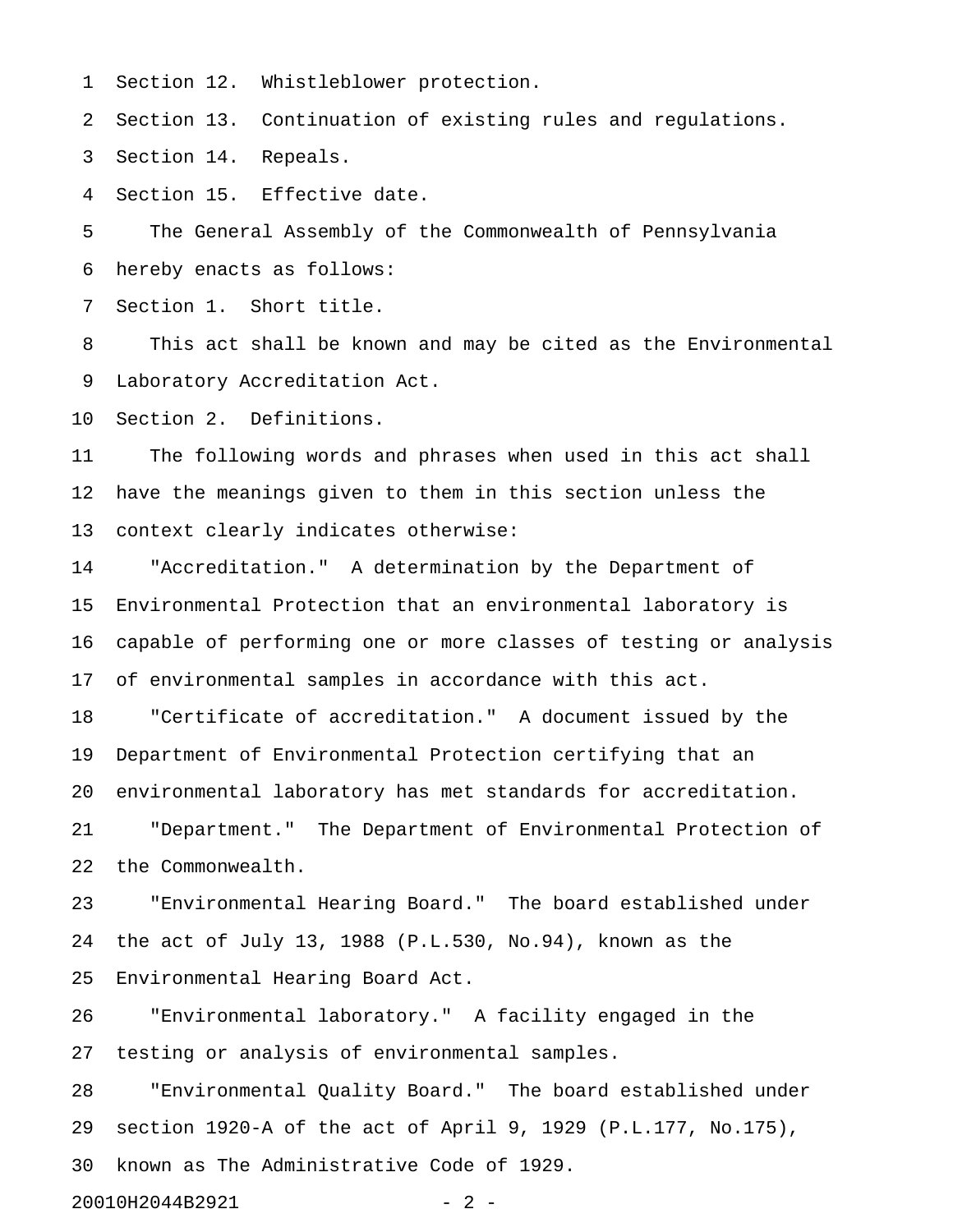1 "Environmental sample." A solid, liquid, gas or other 2 specimen taken for the purpose of testing or analysis as 3 required by an environmental statute.

4 "Environmental statute." A statute administered by the 5 Department of Environmental Protection relating to the 6 protection of the environment or of public health, safety and 7 welfare.

8 "Laboratory supervisor." A technical supervisor of an 9 environmental laboratory who supervises laboratory procedures 10 and reporting of analytical data.

11 "NELAC." The National Environmental Laboratory Accreditation 12 Conference.

13 "NELAP." The National Environmental Laboratory Accreditation 14 Program.

15 Section 3. Establishment of program.

16 (a) Establishment.--The department shall establish an 17 accreditation program for environmental laboratories.

18 (b) Accreditation.--An environmental laboratory must be 19 accredited under this act and be in compliance with all the 20 provisions of this act in order to generate data or perform 21 analyses to be used to comply with an environmental statute.

22 (c) Testing and analysis.--All testing and analysis 23 requirements of an environmental statute shall be performed by 24 an environmental laboratory accredited under this act. Testing 25 and analysis shall be performed in accordance with the 26 requirements of this act, the environmental statutes and any 27 conditions imposed by the department.

28 Section 4. Powers and duties.

29 The department shall have the following powers and duties: 30 (1) Establish, administer and enforce an environmental 20010H2044B2921 - 3 -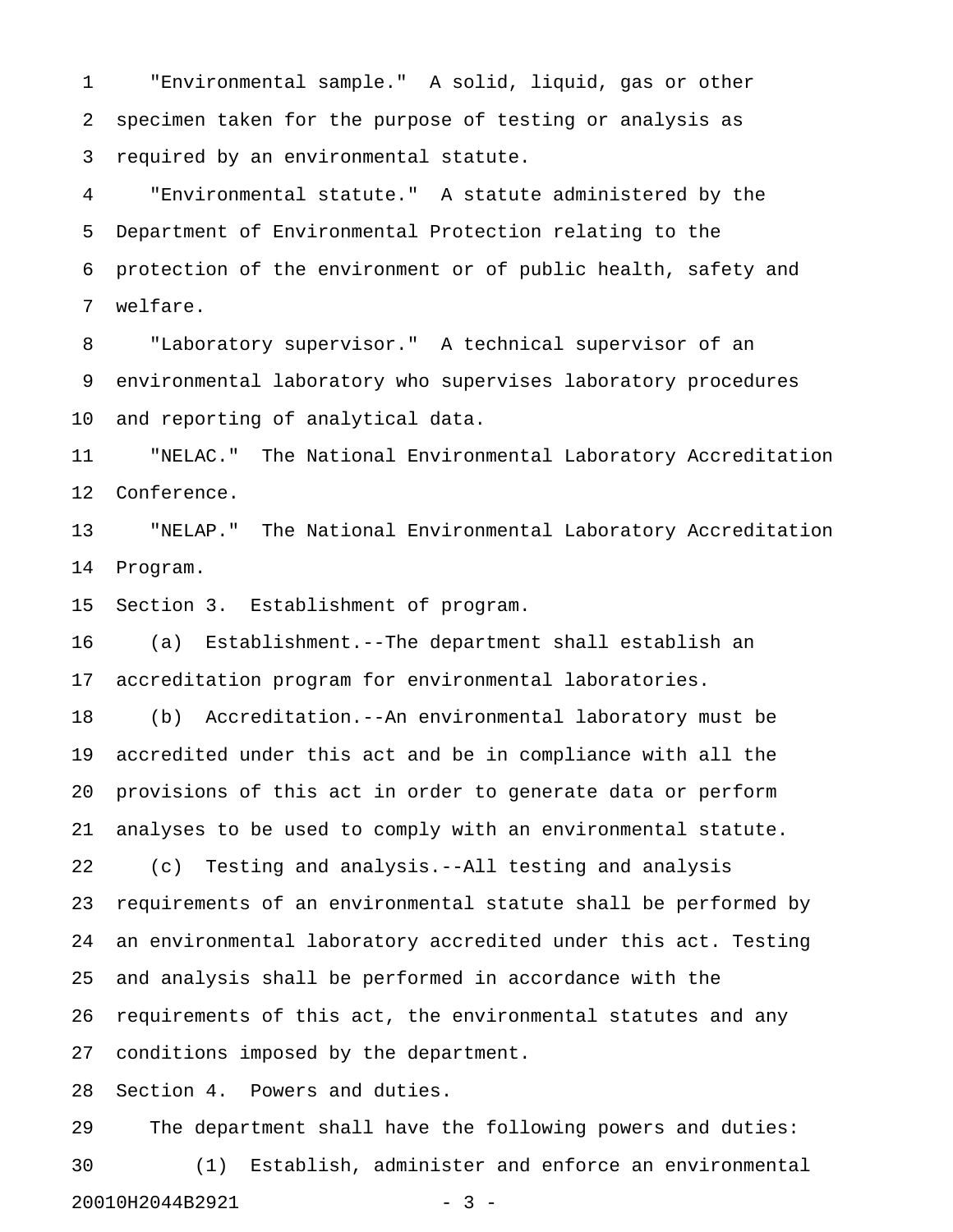1 laboratory accreditation program which shall include 2 accreditation standards necessary for a State certification 3 program. It shall also include a NELAP accreditation program 4 for those laboratories seeking this certification. It may 5 also include any other specific or broad-based Federal or 6 State accreditation program for certification.

7 (2) Issue, renew, deny, revoke, suspend or modify 8 certificates of accreditation to environmental laboratories 9 in accordance with regulations adopted by the Environmental 10 Quality Board.

11 (3) Impose terms or conditions on accreditation as 12 necessary to implement and enforce this act.

13 (4) Conduct inspections and tests or samplings, 14 including the examination and copying of records and data 15 pertinent to a matter under investigation. Duly authorized 16 agents and employees of the department may, at reasonable 17 times, enter and examine property, facilities, operations and 18 activities subject to regulation under this act.

19 (5) Issue orders and initiate proceedings as necessary 20 to implement and enforce this act.

21 (6) Require a fee for the processing of an application 22 for a certificate of accreditation, including the issuance, 23 renewal, modification or other action relating to the 24 certificate in an amount sufficient to pay the department's 25 cost of implementation of the accreditation program.

26 (7) Provide technical assistance and advice to persons 27 and environmental laboratories subject to this act.

28 (8) Contract with third parties to inspect and monitor 29 environmental laboratories.

30 (9) Cooperate with appropriate Federal, State, 20010H2044B2921 - 4 -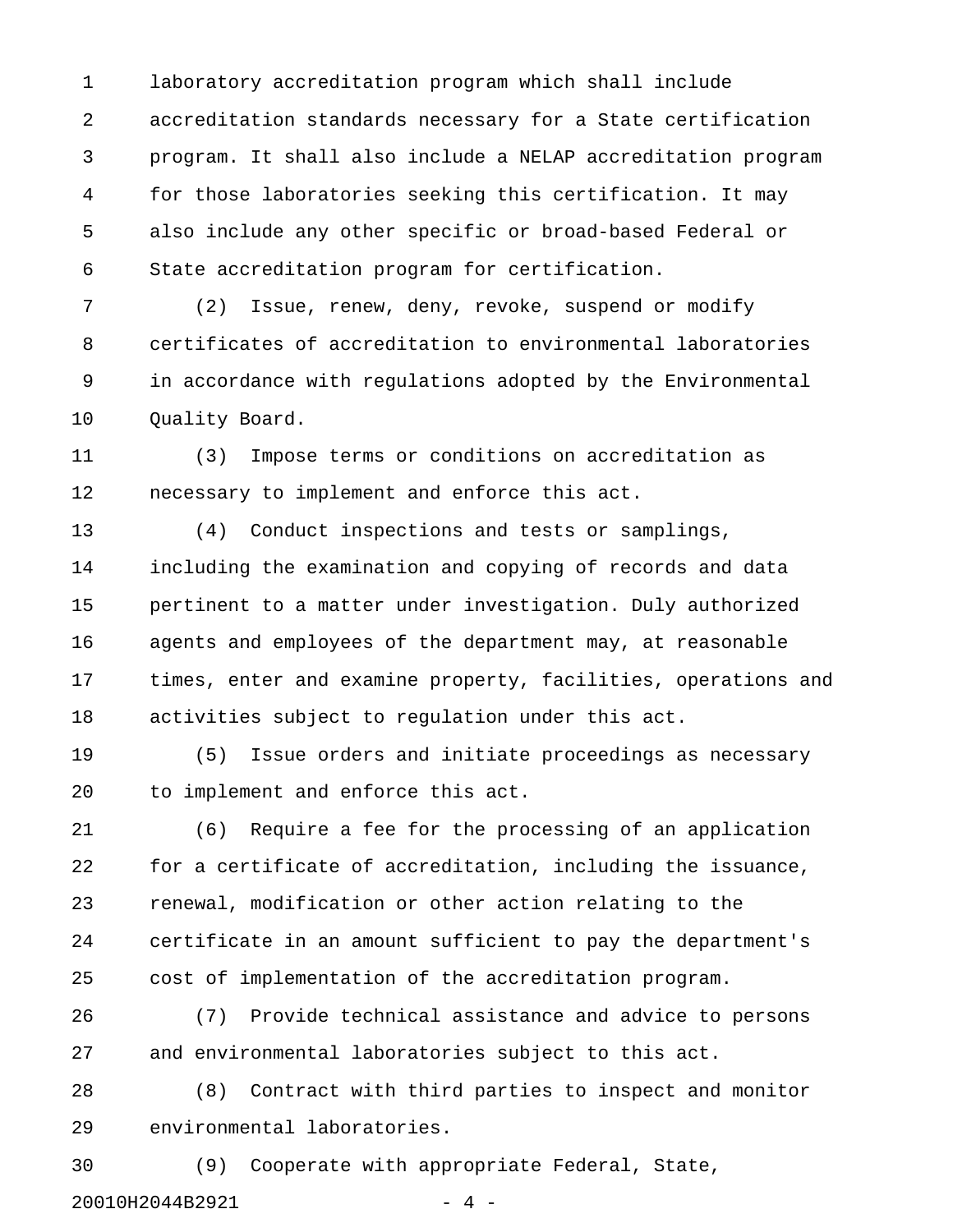1 interstate and local government units and private 2 organizations to implement this act.

3 (10) Allow the use of experimental procedures, on a 4 case-by-case basis, to satisfy the testing or analysis 5 requirements established under an environmental statute.

6 (11) Seek approval as an accrediting authority from 7 NELAP.

8 Section 5. Powers and duties of Environmental Quality Board. 9 (a) General rule.--The Environmental Quality Board shall 10 adopt regulations as necessary to implement this act, to include 11 the establishment of:

12 (1) Testing or analysis to be conducted by an 13 environmental laboratory.

14 (2) Allowable fees for environmental laboratories.

15 (3) Requirements for education, training and experience 16 of laboratory supervisors.

17 (4) Criteria and procedures to be used by the department 18 to accredit environmental laboratories, which may include 19 proficiency test samples and onsite audits.

20 (b) Accreditation.--An environmental laboratory shall be 21 accredited pursuant to this act and in compliance with the 22 provisions of this act in order to generate the data and perform 23 analysis to be used to comply with an environmental statute.

24 (c) General certificate program.--The Environmental Quality 25 Board may adopt regulations that establish a general certificate 26 of accreditation program or certificates of accreditation-by-27 rule.

28 (d) Unique needs.--To the extent possible, the Environmental 29 Quality Board shall establish requirements and procedures that 30 address the unique needs of small businesses, municipalities 20010H2044B2921 - 5 -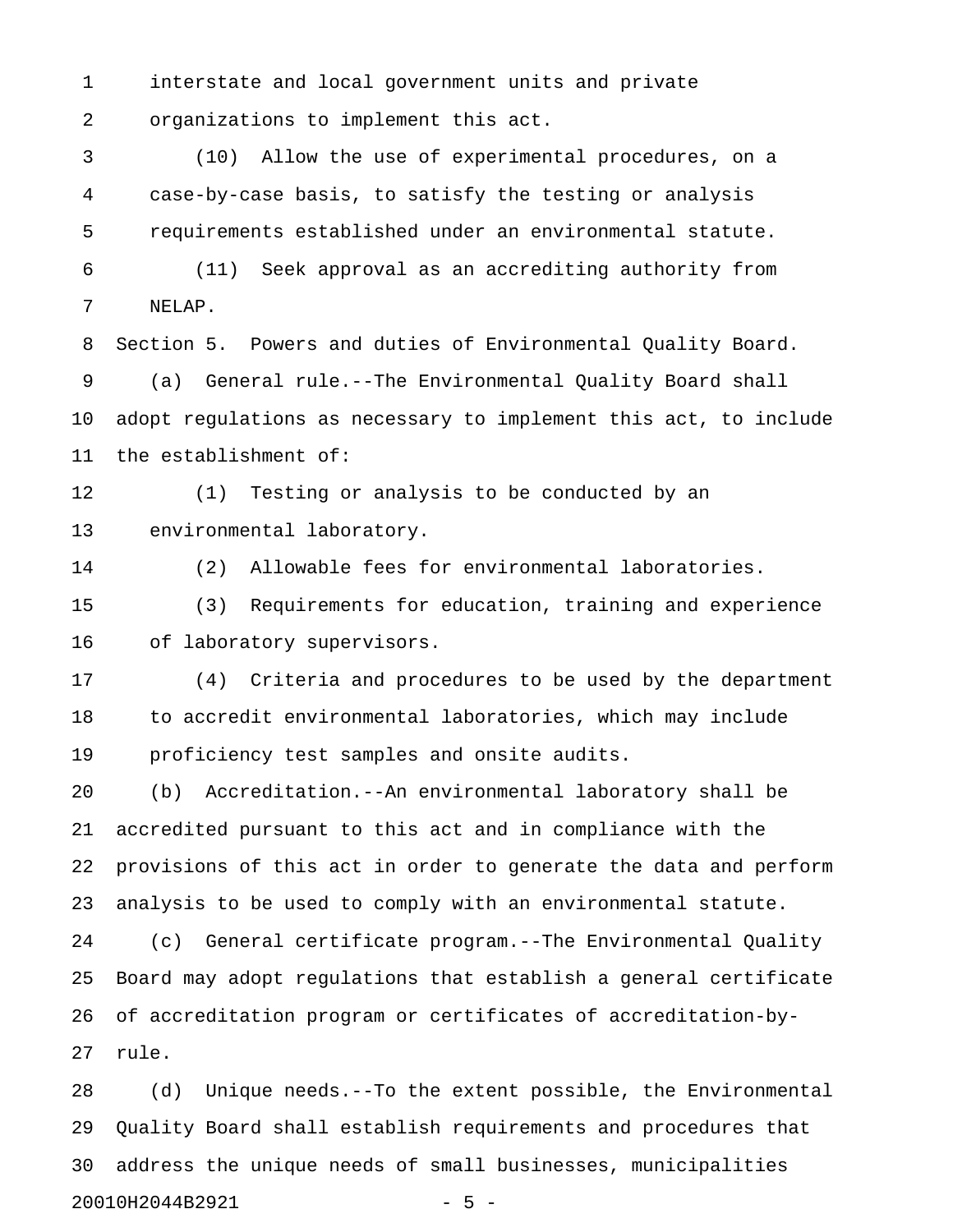1 <del>and</del>, municipal authorities AND IN-HOUSE LABORATORIES. <-

2 Section 6. Requirements of certificate of accreditation.

3 (a) Forms.--Applications, certificates and other documents 4 shall be in a form prescribed by the department.

5 (b) General requirements.--An environmental laboratory shall 6 have the staff, management structure, equipment, quality 7 assurance and quality control procedures and recordkeeping 8 procedures necessary to ensure that the environmental laboratory 9 generates valid and accurate test results in accordance with all 10 conditions of accreditation and this act.

11 (c) Laboratory supervisor.--Testing, analysis and reporting 12 of data by an accredited laboratory shall be under the direct 13 supervision of a laboratory supervisor. The laboratory 14 supervisor shall certify that each test or analysis is accurate 15 and valid and that the test or analysis was performed in 16 accordance with all conditions of accreditation. The department 17 may disqualify a laboratory supervisor who is responsible for 18 the submission of inaccurate test or analysis results.

19 (d) Access to records and data.--An accredited laboratory 20 shall provide the department with access to inspect records and 21 data maintained under this act and to conduct tests and sampling 22 related to inspections.

23 Section 7. Interim requirements.

24 (a) Registration.--All environmental laboratories shall 25 register with the department within six months of the effective 26 date of this act, on a registration form prepared by the 27 department. An environmental laboratory which begins operations 28 in this Commonwealth after this date shall register with the 29 department before beginning operations.

30 (b) Time for application.--An environmental laboratory shall 20010H2044B2921 - 6 -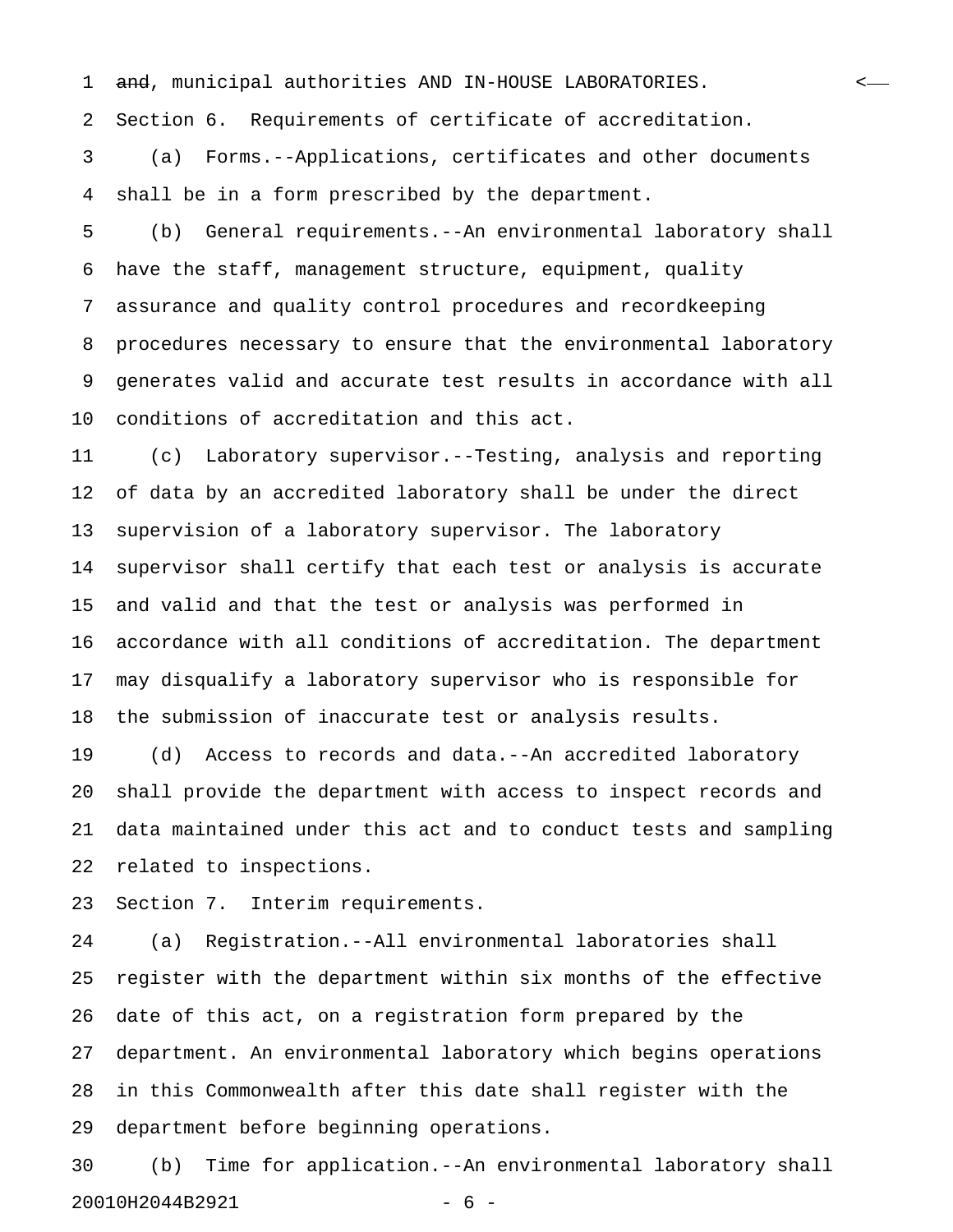1 apply for accreditation within six months after the 2 Environmental Quality Board establishes an accreditation 3 requirement by regulation for a type of laboratory. The 4 submission of an application shall provide interim authorization 5 to continue operations until the department takes final action 6 on the application.

7 (c) NELAP accreditation.--An environmental laboratory may 8 apply to the department for NELAP accreditation after the 9 department is approved as an accrediting authority by NELAP. The 10 department may grant NELAP accreditation to a laboratory that 11 meets the requirements of this act and the most current version 12 of the NELAC standards that are hereby incorporated by 13 reference.

14 (d) Temporary fees.--Until regulations are promulgated under 15 this act, the following fees shall be charged:

16 (1) Five thousand dollars for the processing of an 17 application for NELAP accreditation.

18 (2) Fifty dollars for the processing of an application 19 for registration.

20 Section 8. Advisory committee.

21 The department shall appoint a Laboratory Accreditation 22 Advisory Committee to provide technical assistance under this 23 act. The committee shall consist of 11 members, including the 24 following:

25 (1) One representative of a municipal authority. 26 (2) One representative from a commercial environmental 27 laboratory.

28 (3) One representative from an industrial environmental 29 laboratory.

30 (4) One representative from an academic laboratory. 20010H2044B2921 - 7 -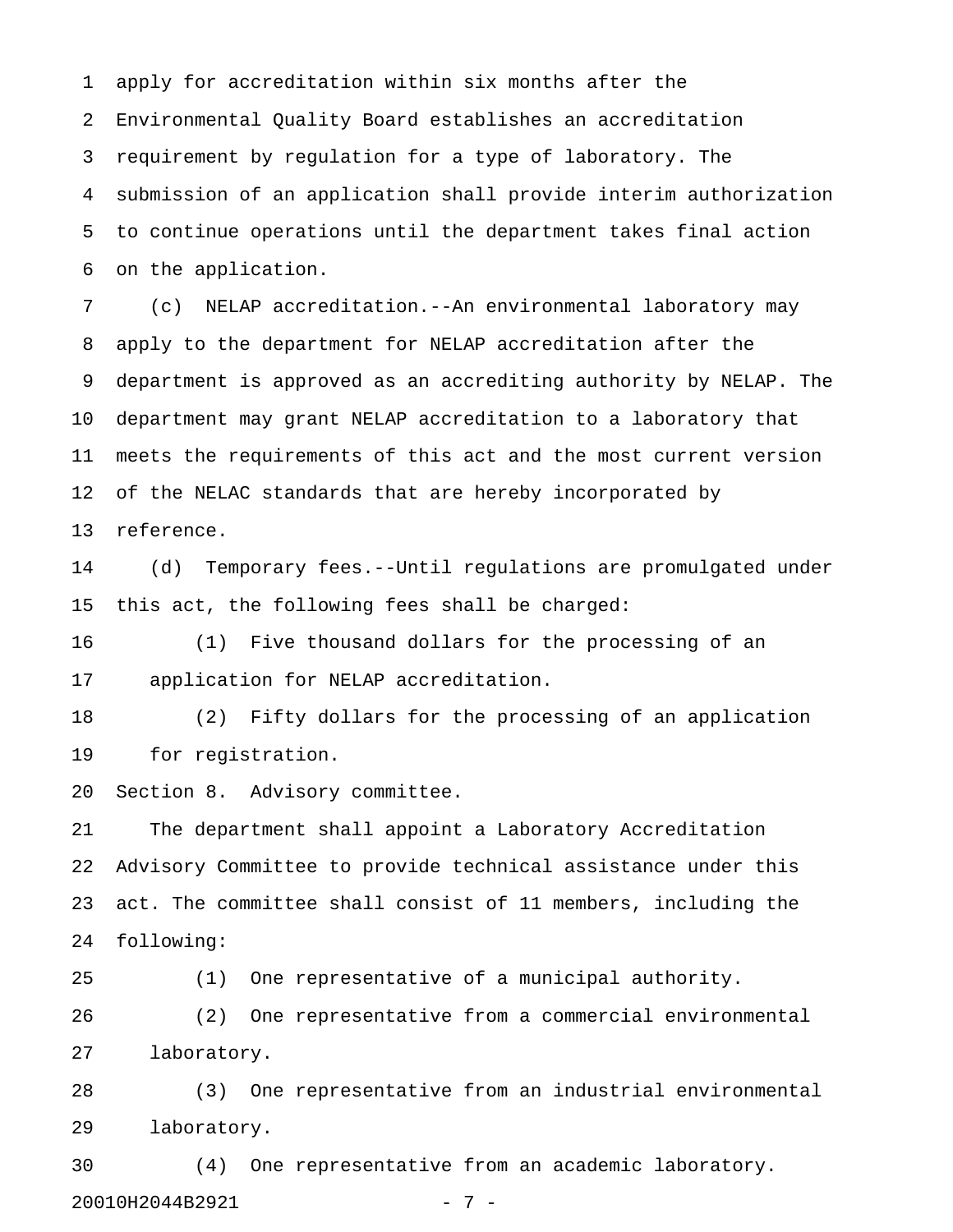1 (5) One representative from a small environmental 2 laboratory.

3 (6) One environmental engineer.

4 (7) One member of an association of community water 5 supply systems.

6 (8) One member of an association of wastewater systems. 7 (9) One member with technical expertise in the testing 8 and analysis of environmental samples.

9 (10) Two members of the general public.

10 Section 9. Unlawful conduct.

11 (a) General rule--It shall be unlawful for a person to 12 violate or to cause or assist in the violation of this act, to 13 fail to comply with an order or condition of accreditation 14 within the time specified by the department or to hinder, 15 obstruct, prevent or interfere with the department in the 16 performance of its duties under this act.

17 (b) Refusal of accreditation.--The department may refuse to 18 issue a certificate of accreditation to an environmental 19 laboratory which has demonstrated a lack of intention or ability 20 to comply with this act or engaged in unlawful conduct or which 21 has an employee, officer, contractor, agent or other person set 22 forth in regulation who has engaged in unlawful activity under 23 this act unless the applicant demonstrates to the satisfaction 24 of the department that the unlawful conduct is being or has been 25 corrected.

26 (c) Denial of access.--It shall be unlawful for an 27 accredited laboratory or other person subject to regulation 28 under this act to deny the department access to make inspections 29 and conduct tests or sampling, including the examination and 30 copying of books, papers, records and data pertinent to any 20010H2044B2921 - 8 -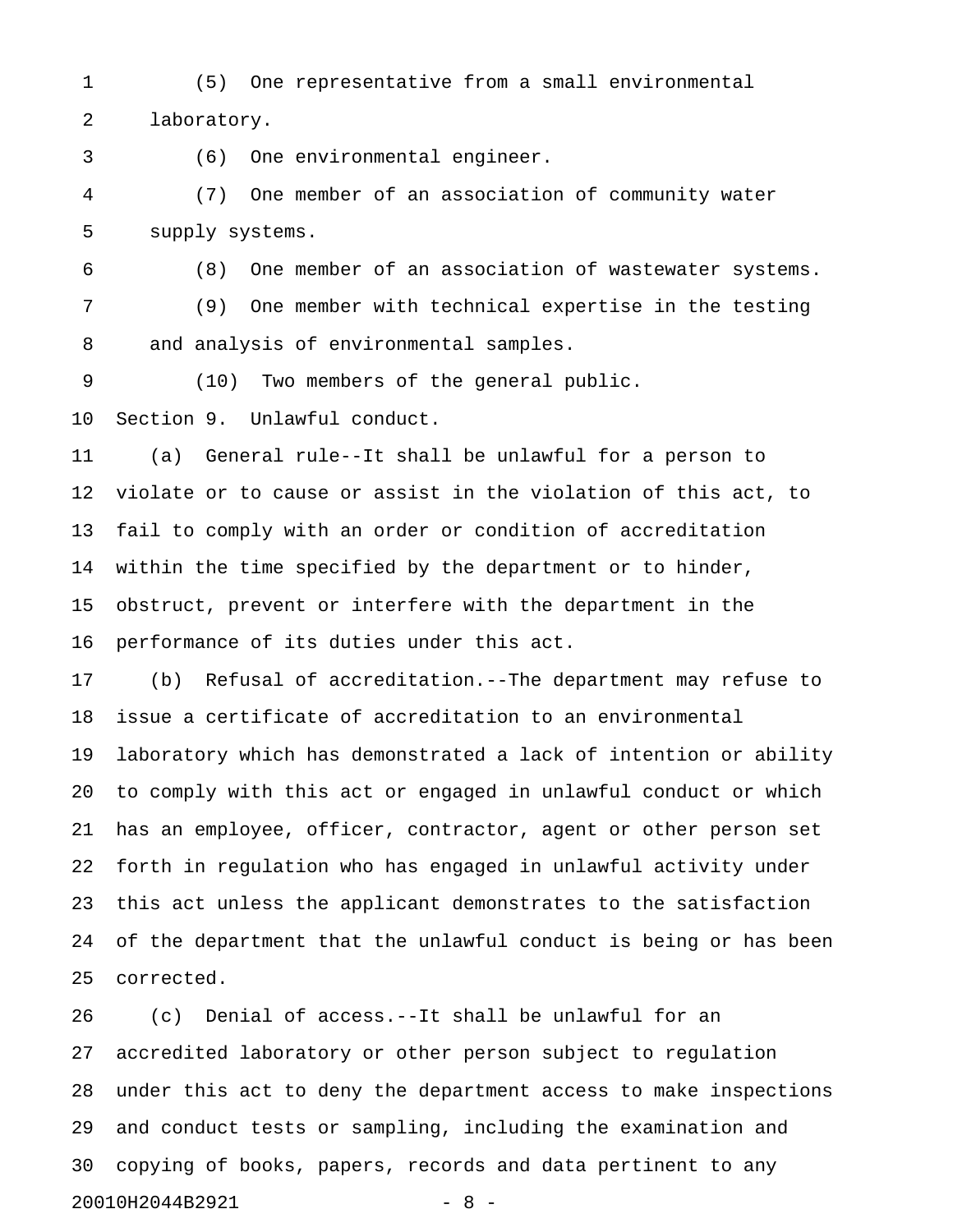1 matter under investigation pursuant to this act. Failure to 2 provide the department with access shall result in the immediate 3 suspension of any accreditation of the laboratory. Upon notice 4 from the department, the laboratory shall immediately cease 5 testing or analysis of environmental samples. The department may 6 revoke an accreditation for failure to provide the department 7 with access to make inspections and conduct tests or sampling, 8 including the examination and copying of books, papers, records 9 and data pertinent to any matter under investigation pursuant to 10 this act.

11 (d) Notice.--The environmental laboratory shall notify each 12 of its customers in writing within 72 hours of receipt of the 13 department's notice if the department suspends or revokes in 14 whole or in part a certificate of accreditation. The notice 15 shall be on a form and in a manner approved by the department. 16 Section 10. Penalties.

17 (a) Criminal penalties.--

18 (1) A person who knowingly, willfully or recklessly 19 misrepresents that a test or an environmental sample is 20 accurate or was performed in accordance with procedures 21 authorized pursuant to this act commits a misdemeanor of the 22 third degree and, upon conviction, shall be subject to a fine 23 of not less than \$1,250 nor more than \$12,500 or to 24 imprisonment for a period of not more than one year, or both, 25 for each separate offense.

26 (2) A person who knowingly, willfully or recklessly 27 performs or reports an inaccurate test or analysis of an 28 environmental sample commits a misdemeanor of the third 29 degree and, upon conviction, shall be subject to a fine of 30 not less than \$1,250 nor more than \$12,500, or to 20010H2044B2921 - 9 -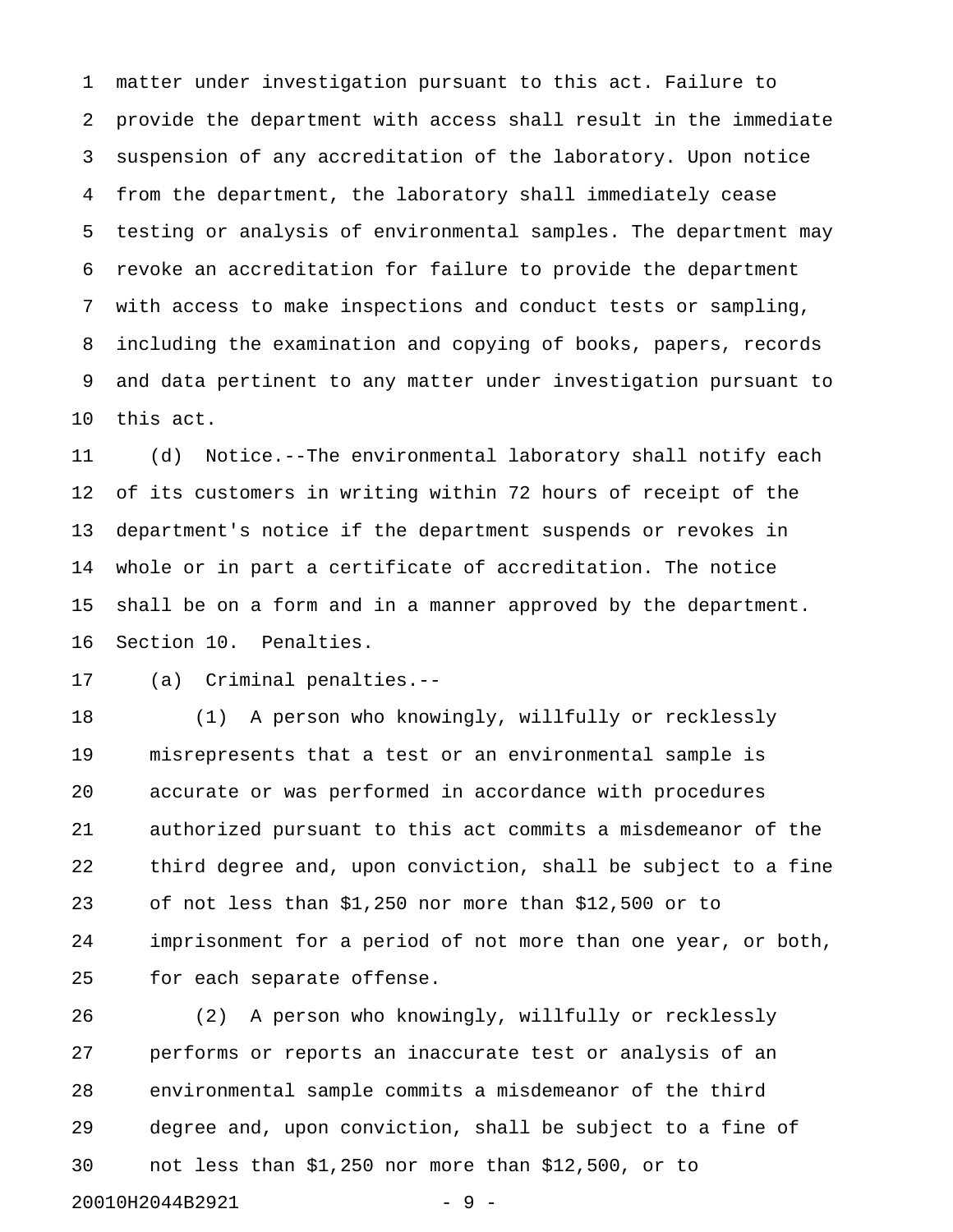1 imprisonment for a period of not more than one year, or both, 2 for each separate offense.

3 (3) A person who knowingly, willfully or recklessly 4 misrepresents that an environmental laboratory holds a 5 certificate of accreditation under this act commits a 6 misdemeanor of the third degree and, upon conviction, shall 7 be subject to a fine of not less than \$1,250 nor more than 8 \$12,500, or to imprisonment for a period of not more than one 9 year, or both, for each separate offense.

10 (b) Administrative penalties.--

11 (1) In addition to any other remedy available at law or 12 equity, the department may assess an administrative penalty 13 for a violation of this act. The penalty may be assessed 14 whether or not the violation was willful or negligent. When 15 determining the amount of the penalty, the department shall 16 consider the willfulness of the violation, the damage or 17 injury, or threat of damage or injury, to public health or 18 the environment, the costs to the department for 19 investigation and enforcement, the economic benefit of the 20 violation to the person and other related factors. The 21 department shall inform the person of the amount of the 22 penalty. The administrative penalty shall not exceed \$5,000 23 per day per violation.

24 (2) Every day a violation continues shall be a separate 25 violation.

26 (3) The amount of the penalty assessed after a hearing 27 before the Environmental Hearing Board, or after waiver of 28 the right to appeal the assessment, shall be payable to the 29 Commonwealth and collectable in any manner provided at law 30 for collection of debts. If any person liable to pay any such 20010H2044B2921 - 10 -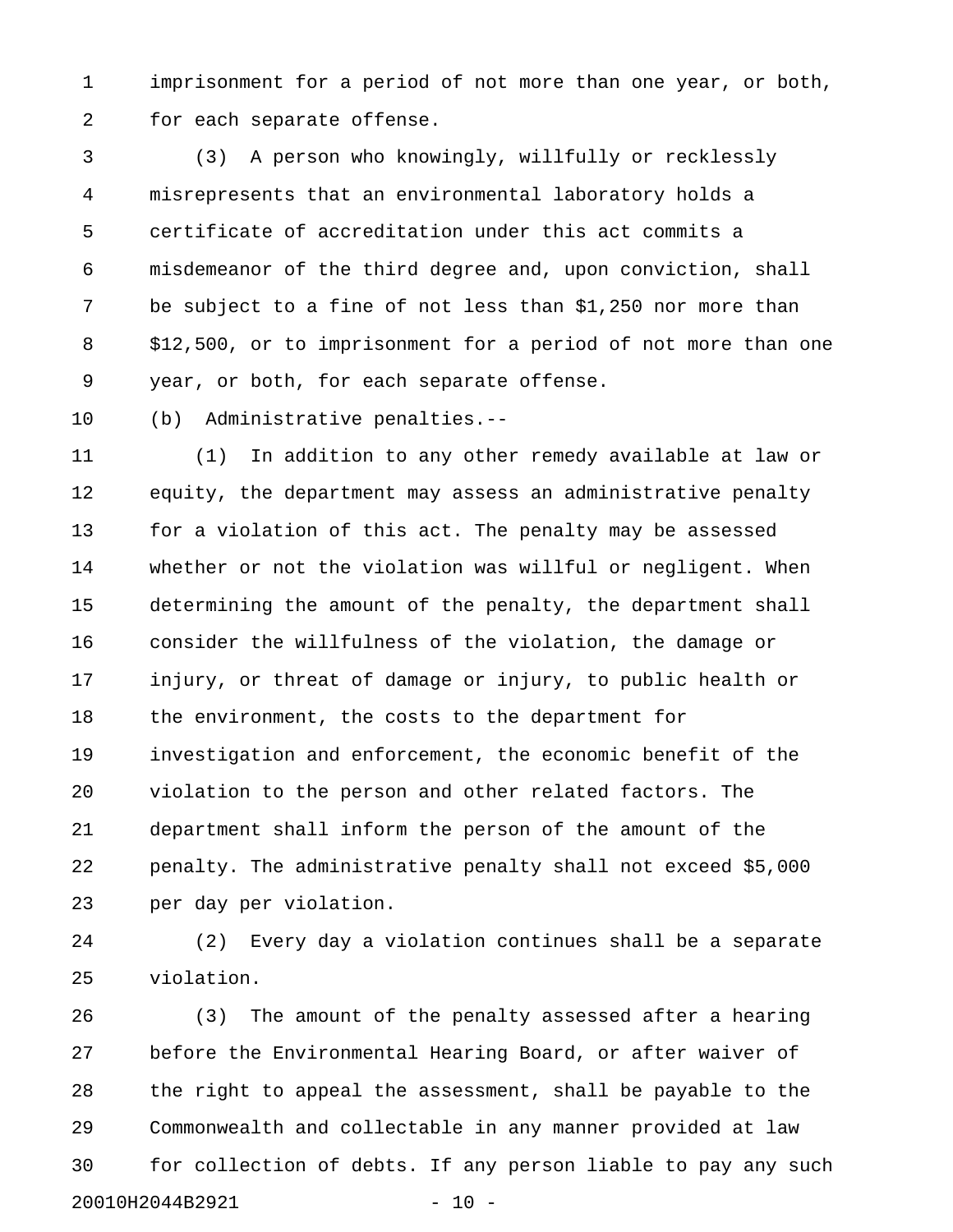1 penalty neglects or refuses to pay the penalty after demand, 2 the amount of the penalty, together with interest and cost 3 that may accrue, shall constitute a judgment in favor of the 4 department upon the property of such person from the date it 5 has been entered and docketed of record by the prothonotary 6 of the county in which the property is situated. The 7 department may, at any time, transmit to the prothonotaries 8 of any county in which the person holds property, certified 9 copies of all such judgments, and it shall be the duty of 10 each prothonotary to enter and docket the judgment of record 11 in his or her office and to index the judgment as judgments 12 are indexed, without requiring the payment of costs by the 13 department.

14 (c) Concurrent penalties.--Penalties and other remedies 15 under this act shall be concurrent and shall not prevent the 16 department from exercising any other available remedy at law or 17 equity.

18 (d) Rebuttable presumption.--Failure of an environmental 19 laboratory or laboratory supervisor to maintain adequate records 20 or proficiency test samples as required creates a rebuttable 21 presumption that the test or analysis was not conducted as 22 required.

23 (e) Falsifying results.--It shall be unlawful to falsify the 24 results of testing or analysis of environmental samples or to 25 violate the provisions of 18 Pa.C.S. § 4903 (relating to false 26 swearing) or 4904 (relating to unsworn falsification to 27 authorities) in the context of the submission of the results of 28 testing and analysis of environmental samples under an 29 environmental statute.

30 Section 11. Records.

20010H2044B2921 - 11 -